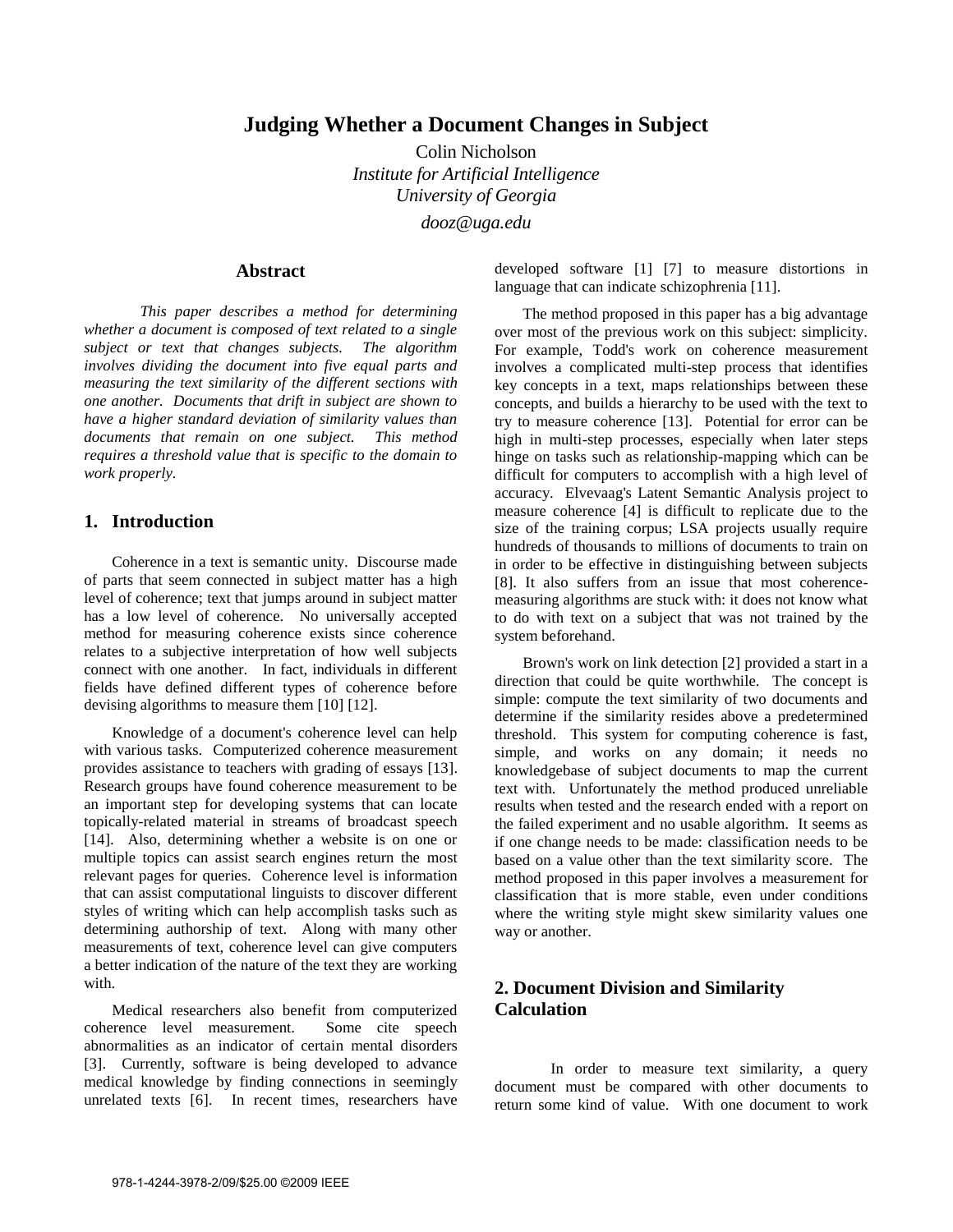with, the document must be divided up into sections, or subdocuments, which can then be treated as separate documents with different similarity values from a query.

Let's consider the following small document which consists of five sets of sentences, all on the same subject: *1) Dogs are nice pets. Many people own dogs. 2) They usually like people. Dogs are usually loyal. 3) Dogs are good companions. People really love dogs. 4) I own two dogs. They are quite energetic. 5) Dogs eat many things. They are always hungry.*

The four groups were formed by their placement; they represent the beginning, end, and three middle fifths of the document. These will be our five subdocuments. First, we must assign values to each word so that our comparisons will produce numerical results. A popular value to use for text comparison is the inverse document frequency (IDF).

The IDF value aims to give high values to "important" words while minimizing the score for trivial words [5]. This is done by assigning a value to the word that is inversely proportional to the amount of documents the word appears in. The desired effect is to drive common words such as "the," which can appear in any given document, down in value and words that are unique to a given document, perhaps indicating subject matter, up in value. The formula for calculating IDF is to take the logarithm of the number of documents over the number of documents the term appears in. If we assign IDF values to each unique word in the example document we get: *Dogs: 0, Are: 0, Nice: 0.6989, Pets: 0.6989, Many: 0.3979, People: 0.2218, Own: 0.3979, They: 0.0969, Usually: 0.6989, Like: 0.6989, Loyal: 0.6989, Good: 0.6989, Companions: 0.6989, Really: 0.6989, Love: 0.6989, I: 0.6989, Two: 0.6989, Quite: 0.6989, Energetic: 0.6989, Eat: 0.6989, Things: 0.6989 , Hungry: 0.6989.*

Now that each term has a value we can compare the five subdocuments to each other. First we must construct document vectors that give the value of each word with respect to each document. For most terms, the value will be the same as the IDF value; however, every time a term repeats in a document, its value is increased by that term's IDF value.

To compare similarity, we multiply each term value in one document by another and then add the results to get the vector dot product value [6]. Let's take the first subdocument and compute its similarity value to all of the other subdocuments.

| $S(D1, D2) = 0.0586$ | $S(D1, D3) = 0.0492$ |
|----------------------|----------------------|
| $S(D1, D4) = 0.0586$ | $S(D1, D5) = 0.0586$ |

Now let's calculate the similarity for a similar document, only one that drifts in subject. *1) Dogs are nice pets. Many people own dogs. 2) They usually like people. Dogs are usually loyal. 3) Dogs are good companions.* 

*People really love dogs. 4) Some people teach math. Everyone must learn math. 5) Math can be difficult. Kids usually dislike math.*

Here are the IDF values for each unique term in the document: *Dogs: 0.2218, Are: 0.2218, Nice: 0.6989, Pets: 0.6989, Many: 0.6989, People: 0.0969, Own: 0.6989, They: 0.3979, Usually: 0.3979, Like: 0.6989, Loyal: 0.6989, Good: 0.6989, Companions: 0.6989, Really: 0.6989, Love: 0.6989, Some: 0.6989, Teach: 0.6989, Math: 0.3979, Everyone: 0.6989, Must: 0.6989, Learn: 0.6989, Can: 0.6989, Be: 0.6989, Difficult: 0.6989, Kids: 0.6989, Dislike: 0.6989.*

Again, we will take the first subdocument as the query and compare it to the next four subdocuments.

| $S(D1, D2) = 0.1078$ | $S(D1, D3) = 0.1570$ |
|----------------------|----------------------|
| $S(D1, D4) = 0.0094$ | $S(D1, D5) = 0$      |

Now it is our job to try and distinguish between the document that is all on one subject and the document that drifts in subject based on the similarity scores. If we look at the averages of these similarity values, the document that was all on one subject had a mean similarity score of 0.0562 while the document that drifted in subject had a mean similarity score of 0.0685. Here we run into a similar problem that Brown faced: the values of the documents are not distinct enough for us to feel comfortable with setting a threshold that would be able to accurately distinguish between documents based on coherence. In fact, if a few key words had been repeated more in the first document, its similarity value would be the same as or more than the second document's similarity score.

Beyond the values themselves, one can find an interesting trend among the data: the distribution of the values. On the document that is all on one subject, the distribution of the values is constant; all similarity scores are fairly close in value. However, the document that drifts in subject shows a lowering in similarity values in the subdocuments that are on a different subject than the input.

The idea of using changes in term frequency to extract information from text is not new; in his work on document cohesion, Hearst looked at the sharpest boundaries where changes of words occur in a document to draw lines on where different sections of a document begin and end [9]. The best way to measure changes in word patterns is with the standard deviation of similarity values. For the document that is all on one subject, the standard deviation of similarity values is 0.0047 while the document that drifts has a standard deviation of 0.0765 for the similarity values, sixteen times as much. Remember, the second document's similarity score is only 1.2 times as much as the first. Clearly, the standard deviation values of similarity scores are more distinct than the average of the similarity scores themselves.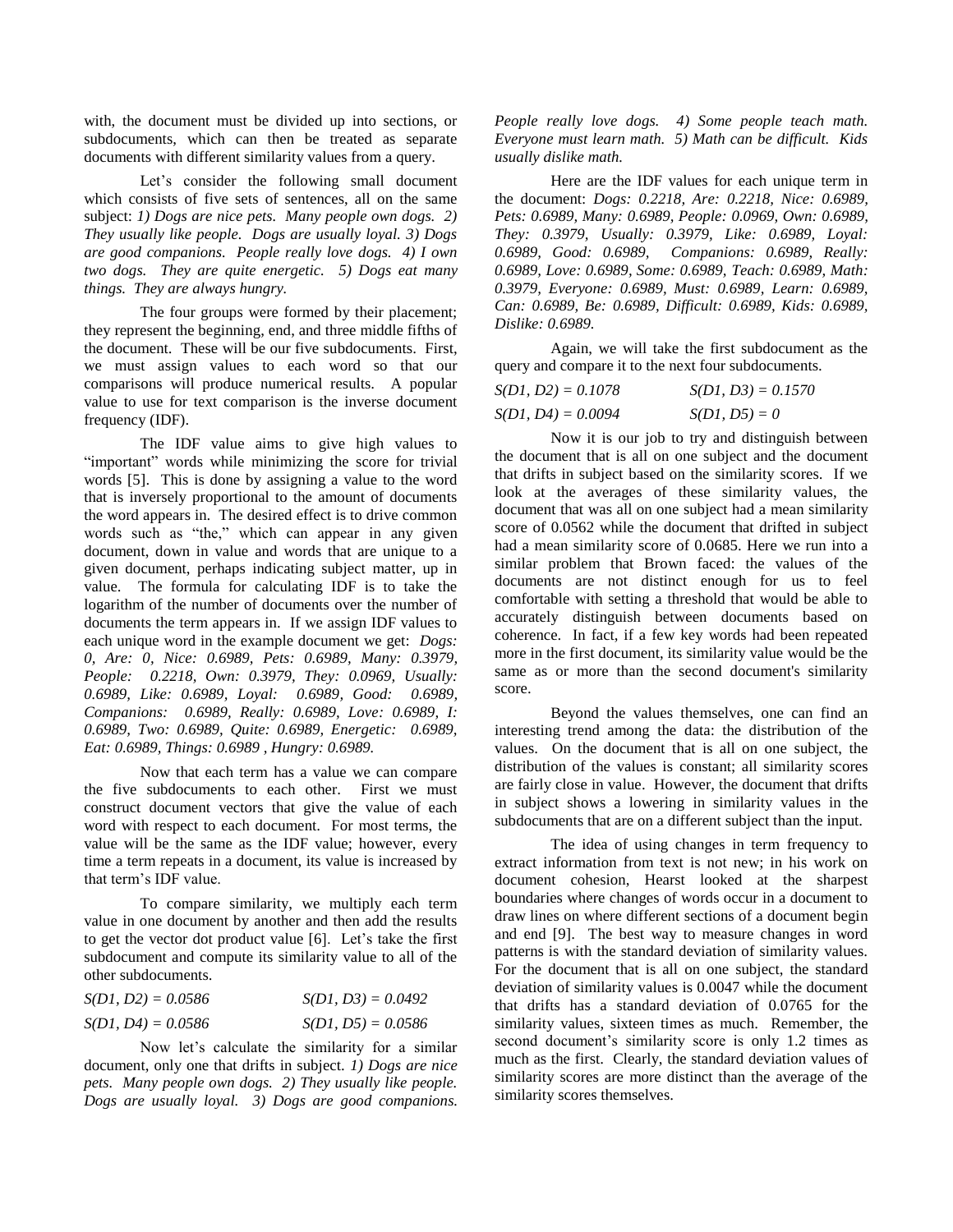# **2.1. The Method**

The first step in the algorithm for determining a document's coherence is to divide the document into five equally-sized subdocuments; this was shown on a small scale in the example document discussed earlier. We can not have too few subdocuments or we risk the possibility of combining sections that are on different subjects and making sections have a higher similarity value than they should. Also, we can not have too many subdocuments in one document because the average standard deviation value will be weighed down by several low standard deviation values.

In this paper, we will use five subdocuments because that is an ideal number for documents that change in subject around halfway through the document; using five subdocuments makes the first two subdocuments on one subject and the last two on a different subject; when one of these four subdocuments in used as the query, it provides with high values (when it is compared to the nearest subdocument) and low values (when compared to the other two); this provides a great distinction. Now that we have the sections, we assign IDF values to all the unique terms in the document, depending on how many subdocuments each term is in.

At this point, we will find the similarity scores of the first subdocument with the other four subdocuments. When comparing different documents to determine which has a higher trend of coherence, we must normalize the values so that all similarity scores can be compared evenly on a scale from 0 (no similarity) to 1 (perfect similarity) by dividing the four other subdocument similarity scores by the input subdocument's similarity score with itself. Now we have four similarity scores for the first subdocument and we take the standard deviation of these values. The standard deviation tells us how far apart the similarity scores are; if the values have a great range of high and low values we will receive a high standard deviation.



Now we have a value that represents the diversity of the similarity of the first subdocument with the other four subdocuments. We will repeat this same process, only

with the second, forth, and fifth subdocuments as the inputs. Figure 1 shows the comparison steps in order. We do not consider the middle subdocument because in documents that change at the halfway mark, it will contain terms from both topics and will give high similarity values to all other subdocuments. Now that we have four standard deviation values, we take the average of these four values to attain our final value. Testing has shown documents that drift in subject generally have higher average standard deviation value than documents that remain on one subject.

## **2.2. Example Document**

Let's run a 3,000 word document on the subject of Mars (retrieved from the website Wikipedia) through the algorithm to illustrate the process. Initially, we make five groups of 600 words each: the beginning, three middle fifths, and end of the document; then we calculate the IDF scores for each unique term depending on how many sections that term appears in.

Now we can calculate the similarity values using the dot product of the vectors and the normalized similarities by dividing the similarities by the query document's similarity with itself. The standard deviation values are calculated using the four normalized similarity values of each subdocument. Table 1 shows the similarity of each subdocument with the others as it is used as a query; Table 2 shows the same results normalized by dividing each result by the similarity of the query subdocument with itself.

**Table 1**

| query | match<br>with 1 | match<br>with 2 | match<br>with 3 | match<br>with 4 | match<br>with 5 |
|-------|-----------------|-----------------|-----------------|-----------------|-----------------|
|       | 57.7            | 8.9             | 3.5             | 3.1             | 2.4             |
| ി     | 8.9             | 52.2            | 9.3             | 3.8             | 3.5             |
|       | 3.1             | 3.8             | 5.4             | 66.8            | 10.8            |
|       | 2.4             | 3.5             | 2.4             | 10.8            | 155.7           |

**Table 2**

| query         | match<br>with 1 | match<br>with 2 | match<br>with 3 | match<br>with 4 | match<br>with 5 |
|---------------|-----------------|-----------------|-----------------|-----------------|-----------------|
|               |                 | 0.1551          | 0.0619          | 0.0541          | 0.0423          |
| $\mathcal{D}$ | 0.1713          |                 | 0.1795          | 0.0728          | 0.0680          |
|               | 0.0467          | 0.0569          | 0.0813          |                 | 0.1627          |
| 5             | 0.0156          | 0.0228          | 0.0160          | 0.0698          |                 |

The average of these four standard deviation values is 0.04779. It should be noted that subdocuments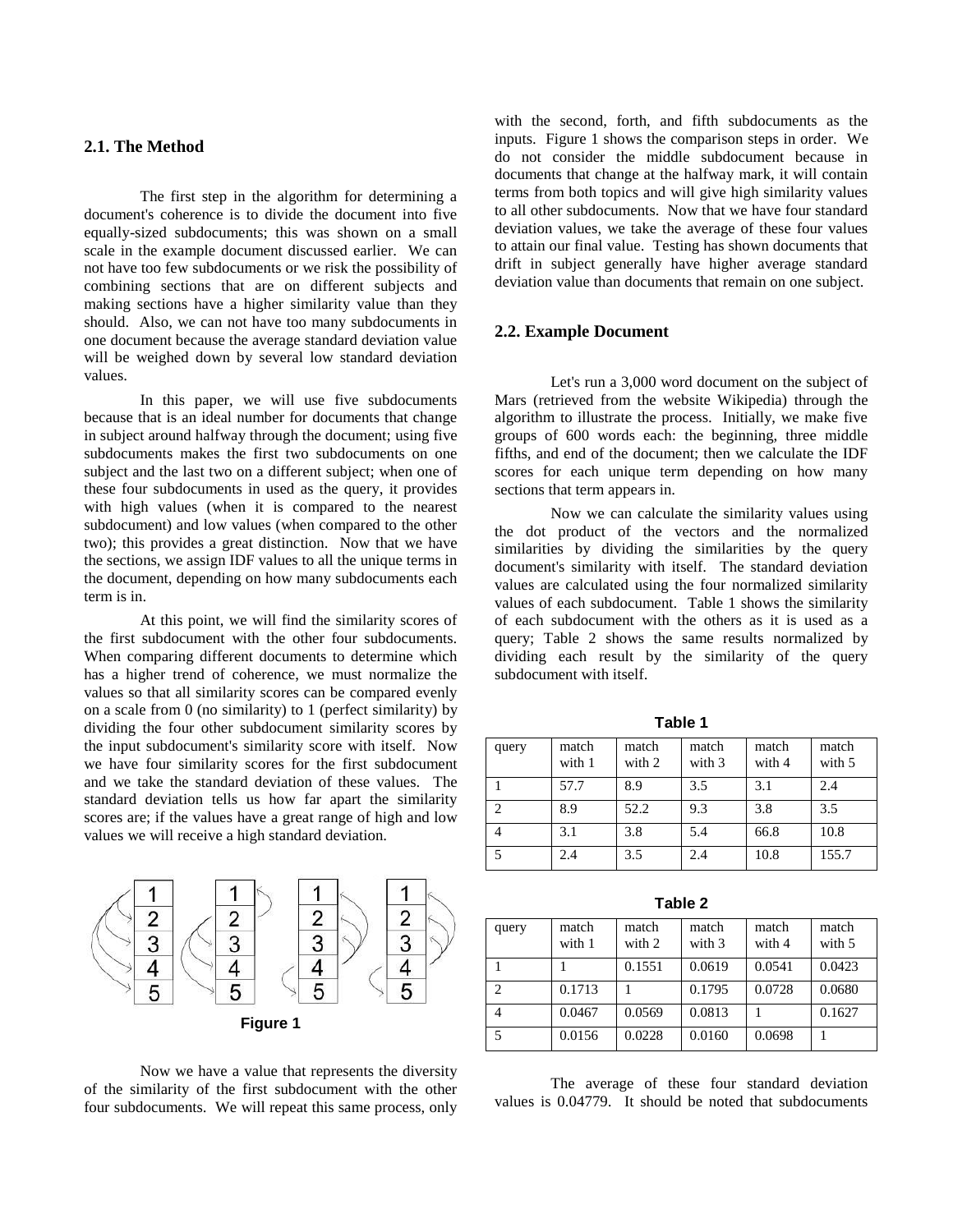nearest the query document usually give higher similarity scores than the other subdocuments. This occurs in documents that are all on the same subject, because nearby sections usually share a more specific topic than the subdocuments that are not as close; however, in this example, the size difference in similarity is slight. In a document that drifts, the similarity scores for nearby subdocuments would be much greater and lead to standard deviation values that are, on average, at least twice as high as the one in this document.

## **2.3. Testing**

In this test, 156 pages from the website Wikipedia (http://www.Wikipedia.org), taken on June 27, 2008, were used. Wikipedia is a website that contains pages on various subjects, much like an online dictionary. Pages on each subject are usually divided into sections related to subtopics of the general topic; the text on a given Wikipedia page is often times written by more than one author.

In this test, each page represented the entry page for a different country, from Abkhazia to Zimbabwe. Each page on a certain country is composed of different sections relating to a different aspect of the country. For these pages, the length of the documents ranged from 1,449 words (Andorra) to 16,074 (Cuba). Most documents were in the middle of that range. The goal of this test is to determine if the algorithm proposed in this paper is able to categorize which files are composed of text from one article on one country and which files are composed of text from two articles on two different countries.

### **2.4. Results**

The first step in such a process is to find a threshold value that is appropriate for the given domain. Pages on the first 80 articles (Abkhazia to Japan) were used to represent the average standard deviation value for a document all on one subject while documents that drift in subject were represented by documents that were made of the first half of an article on one country and the second half of the article on the next country, starting with the first article.

The average standard deviation values for single subject documents had an average value of 0.04834. The average standard deviation values for the mixed articles had an average value of 0.11498. To get the threshold, we compute the midpoint of the average standard deviation values for single subject and the average standard deviation values for mixed subject documents: 0.08166.

The threshold value can be used to classify the remaining articles. Two groups are used here: the first is

the remaining 74 documents (from Jordan to Zimbabwe) one subject. The other group is made up of the first half of each article combined with the second half of each article below it, starting with the second article. The average standard deviation values for each document is computed, and each document is classified according to whether it is above or below the threshold; documents with values above the threshold are said to drift in subject while documents with values below the threshold are said to remain on subject.

Table 3 shows the values for one-subject documents. Table 4 shows the values for two-subject documents. In the one-subject documents, three documents out of 74 were misclassified (in bold); in the two-subject documents, 8 documents out of 78 were misclassified (in bold).

| Subject            | <b>STD</b> | Subject                     | <b>STD</b> |
|--------------------|------------|-----------------------------|------------|
|                    | Dev        |                             | Dev        |
| Jordan             | 0.0279     | Poland                      | 0.0543     |
| Kazakhstan         | 0.0585     | Portugal                    | 0.0340     |
| Kenya              | 0.0434     | Puerto Rico                 | 0.0590     |
| Korea, North       | 0.0399     | Oatar                       | 0.0534     |
| Korea, South       | 0.0381     | Romania                     | 0.0440     |
| Kosovo             | 0.0459     | Russia                      | 0.0437     |
| Kuwait             | 0.0371     | Rwanda                      | 0.0580     |
| Kyrgyzstan         | 0.0332     | Saudi Arabia                | 0.0444     |
| Laos               | 0.0540     | Senegal                     | 0.0671     |
| Latvia             | 0.0249     | Serbia                      | 0.0609     |
| Lebanon            | 0.0517     | Sierra Leone                | 0.0518     |
| Macedonia          | 0.0442     | Singapore                   | 0.0408     |
| Madagascar         | 0.0538     | Slovakia                    | 0.0672     |
| Malaysia           | 0.0725     | Slovenia                    | 0.0753     |
| Mali               | 0.0870     | Somalia                     | 0.0521     |
| Malta              | 0.0532     | South Africa                | 0.0662     |
| Mauritania         | 0.0539     | Spain                       | 0.0820     |
| Mexico             | 0.0651     | Sri Lanka                   | 0.0231     |
| Moldova            | 0.0726     | Sudan                       | 0.0677     |
| Mongolia           | 0.0495     | Sweden                      | 0.0494     |
| Montenegro         | 0.0310     | Switzerland                 | 0.0680     |
| Morocco            | 0.0345     | Syria                       | 0.0423     |
| Mozambique         | 0.0376     | Taiwan                      | 0.0280     |
| Nambia             | 0.0534     | Tanzania                    | 0.0369     |
| <b>Nepal</b>       | 0.1209     | Thailand                    | 0.0618     |
| <b>Netherlands</b> | 0.0577     | Tunisia                     | 0.0551     |
| New Zealand        | 0.0517     | Turkey                      | 0.0454     |
| Nicaragua          | 0.0422     | Uganda                      | 0.0397     |
| Niger              | 0.0594     | <b>United Arab Emirates</b> | 0.0368     |
| Nigeria            | 0.0451     | <b>United Kingdom</b>       | 0.0393     |
|                    |            |                             |            |

**Table 3**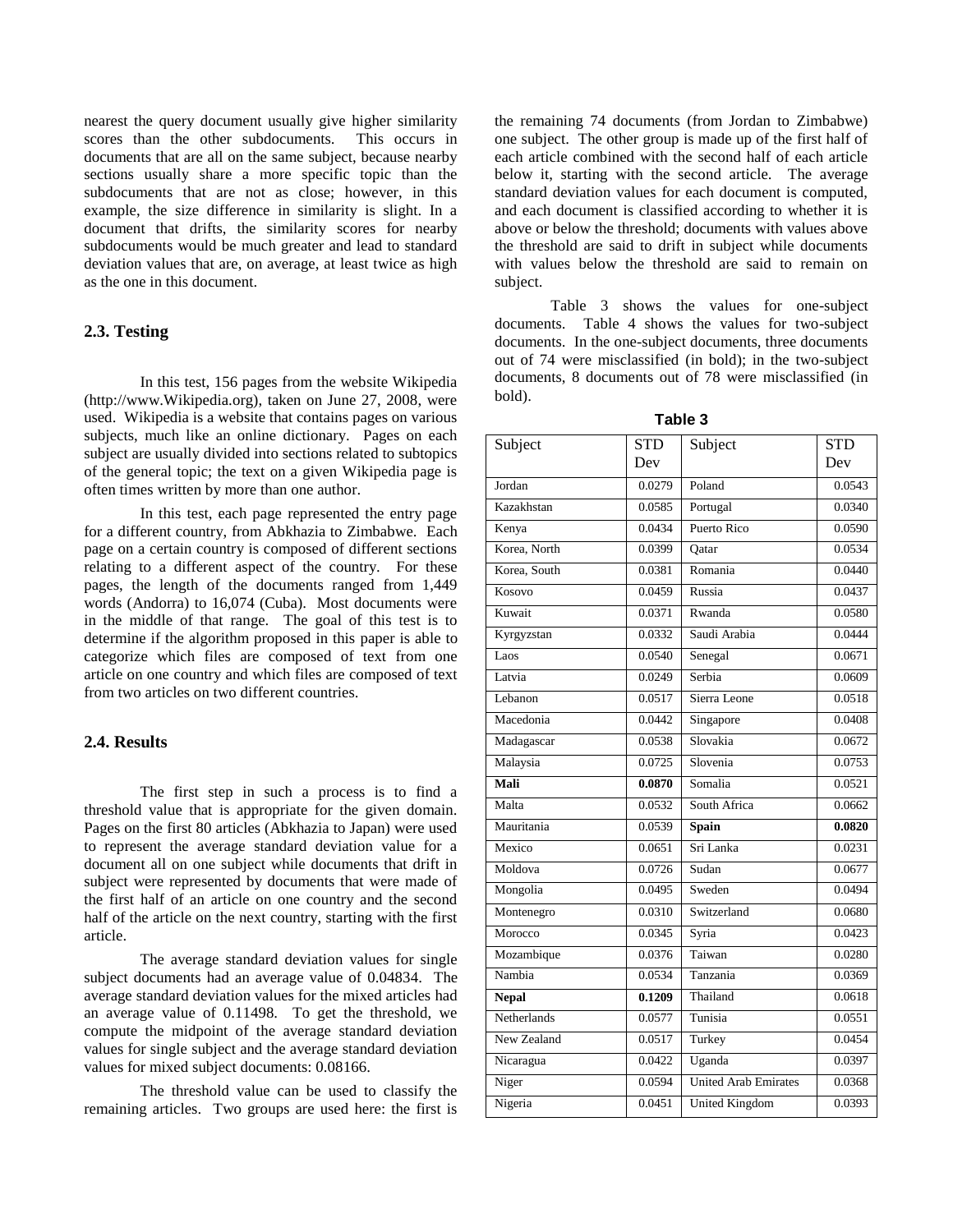| Norway           | 0.0552 | <b>United States</b> | 0.0497 |
|------------------|--------|----------------------|--------|
| Oman             | 0.0519 | Uruguay              | 0.0485 |
| Pakistan         | 0.0535 | Uzbekistan           | 0.0399 |
| Panama           | 0.0246 | Venezuela            | 0.0275 |
| Papua New Guinea | 0.0570 | Vietnam              | 0.0362 |
| Paraguay         | 0.0552 | Yemen                | 0.0402 |
| Peru             | 0.0519 | Zambia               | 0.0747 |
| Philippines      | 0.0596 | Zimbabwe             | 0.0366 |

| Subject                          | <b>STD</b> | Subject                                | <b>STD</b> |
|----------------------------------|------------|----------------------------------------|------------|
|                                  | Dev        |                                        | Dev        |
| Afghanistan/                     |            | Japan/Jordan                           |            |
| Albania                          | 0.1243     |                                        | 0.1232     |
| Algeria/American                 |            | Kazakhstan/Kenya                       |            |
| Samoa                            | 0.1252     |                                        | 0.1434     |
| Andorra/Angola                   | 0.1069     | North/Korea,<br>Korea,<br><b>South</b> | 0.0675     |
| Argentina/Armenia                | 0.1685     | Kosovo/Kuwait                          | 0.2033     |
| Aruba/Australia                  | 0.1390     | Kyrgyzstan/Laos                        | 0.1125     |
| Austria/Azerbaijan               | 0.1431     | Latvia/Lebanon                         | 0.1370     |
| Bahamas/Bahrain                  |            | Macedonia/                             |            |
|                                  | 0.0894     | Madagascar                             | 0.1406     |
| Bangladesh/                      |            | Malaysia/Mali                          |            |
| <b>Barbados</b>                  | 0.0910     |                                        | 0.1216     |
| Belarus/Belgium                  | 0.1104     | Malta/Mauritania                       | 0.0911     |
| Belize/Benin                     | 0.0946     | Mexico/Moldova                         | 0.0960     |
| Bermuda/Bhutan                   |            | Mongolia/                              |            |
|                                  | 0.1308     | Montenegro                             | 0.1111     |
| Bolivia/Bosnia<br>and            |            | Morocco/                               |            |
| Herzegovina                      | 0.1224     | Mozambique                             | 0.1030     |
| Botswana/Brazil                  | 0.1407     | Nambia/Nepal                           | 0.0814     |
| Bulgaria/Burma                   |            | Netherlands/New                        |            |
|                                  | 0.1912     | Zealand                                | 0.1364     |
| Cambodia/                        |            | Nicaragua/Niger                        |            |
| Cameroon                         | 0.1102     |                                        | 0.1235     |
| Canada/Central                   |            | Nigeria/Norway                         |            |
| African Republic                 | 0.1162     |                                        | 0.1068     |
| Chad/Chile                       | 0.0927     | Oman/Pakistan                          | 0.1093     |
| China/Colombia                   | 0.1678     | Panama/Papua New<br>Guinea             | 0.1792     |
| Congo DR/Costa<br>Rica           | 0.1329     | Paraguay/Peru                          | 0.0707     |
| Côte d'Ivoire/Croatia            | 0.1015     | Philippines/Poland                     | 0.1314     |
| Cuba/Cyprus                      | 0.1567     | Portugal/Puerto Rico                   | 0.1715     |
| Czech<br>Republic/Denmark        | 0.1260     | Qatar/Romania                          | 0.0628     |
| Dominican<br>Republic/East Timor | 0.1233     | Russia/Rwanda                          | 0.1160     |
| Ecuador/Egypt                    | 0.0966     | Saudi Arabia/Senegal                   | 0.0914     |

### **Table 4**

| El Salvador/Estonia | 0.1533 | Serbia/Sierra Leone   | 0.2067 |
|---------------------|--------|-----------------------|--------|
| Ethiopia/Fiji       | 0.1221 | Singapore/Slovakia    | 0.0954 |
| Finland/France      | 0.1145 | Slovenia/Somalia      | 0.1167 |
| Gambia/Georgia      | 0.0273 | South Africa/Spain    | 0.1793 |
| Germany/Ghana       | 0.0648 | Sri Lanka/Sudan       | 0.1610 |
| Greece/Greenland    | 0.1635 | Sweden/Switzerland    | 0.1791 |
| Grenada/Guam        | 0.1206 | Syria/Taiwan          | 0.1211 |
| Guatemala/Guinea    | 0.0884 | Tanzania/Thailand     | 0.1297 |
| Guvana/Haiti        | 0.0791 | Tunisia/Turkey        | 0.0984 |
| Honduras/Hong Kong  | 0.1938 | Uganda/U.A.E.         | 0.1014 |
| Hungary/Iceland     |        | United Kingdom/United |        |
|                     |        |                       |        |
|                     | 0.1829 | <b>States</b>         | 0.1222 |
| India/Indonesia     | 0.0946 | Uruguay/Uzbekistan    | 0.1435 |
| Iran/Iraq           | 0.0660 | Venezuela/Vietnam     | 0.1149 |
| Ireland/Israel      | 0.1930 | Yemen/Zambia          | 0.0918 |

### **2.5. Why Were Some Misclassified?**

**2.5.1. Iran/Iraq** The document composed of half of Iran and half of Iraq's articles was given a low standard deviation value for similarity. This is understandable if one looks through the articles and sees that both contain sections for the Iran-Iraq war and both articles make references to the other article's country.

**2.5.2. North Korea/South Korea** The document composed of half of North Korea and half of South Korea's articles was also given a low standard deviation value for similarity. This is understandable because both countries have the same key term, "Korea," and reference the other article's country frequently.

**2.6.3. Paraguay/Peru** The average standard deviation value of the Paraguay/Peru document was 0.0707; this was not too far below our threshold, but the document was misclassified nonetheless. Each document was on a South American country close in distance to the other one and the two documents contained many similar terms.

**2.5.4. The Others** Of the five remaining two-subject documents that were misclassified, Guyana/Haiti and Nambia/Nepal just barely missed our threshold value. There is a trend in the remaining three misclassified twosubject documents that may explain what happened with them: one subject is represented by much more text than the other. For instance, the Gambia/Georgia document gave a very low value; however, the Gambia section was less than 20% of the document. Remember: the documents are first divided into five parts. When one subject is less